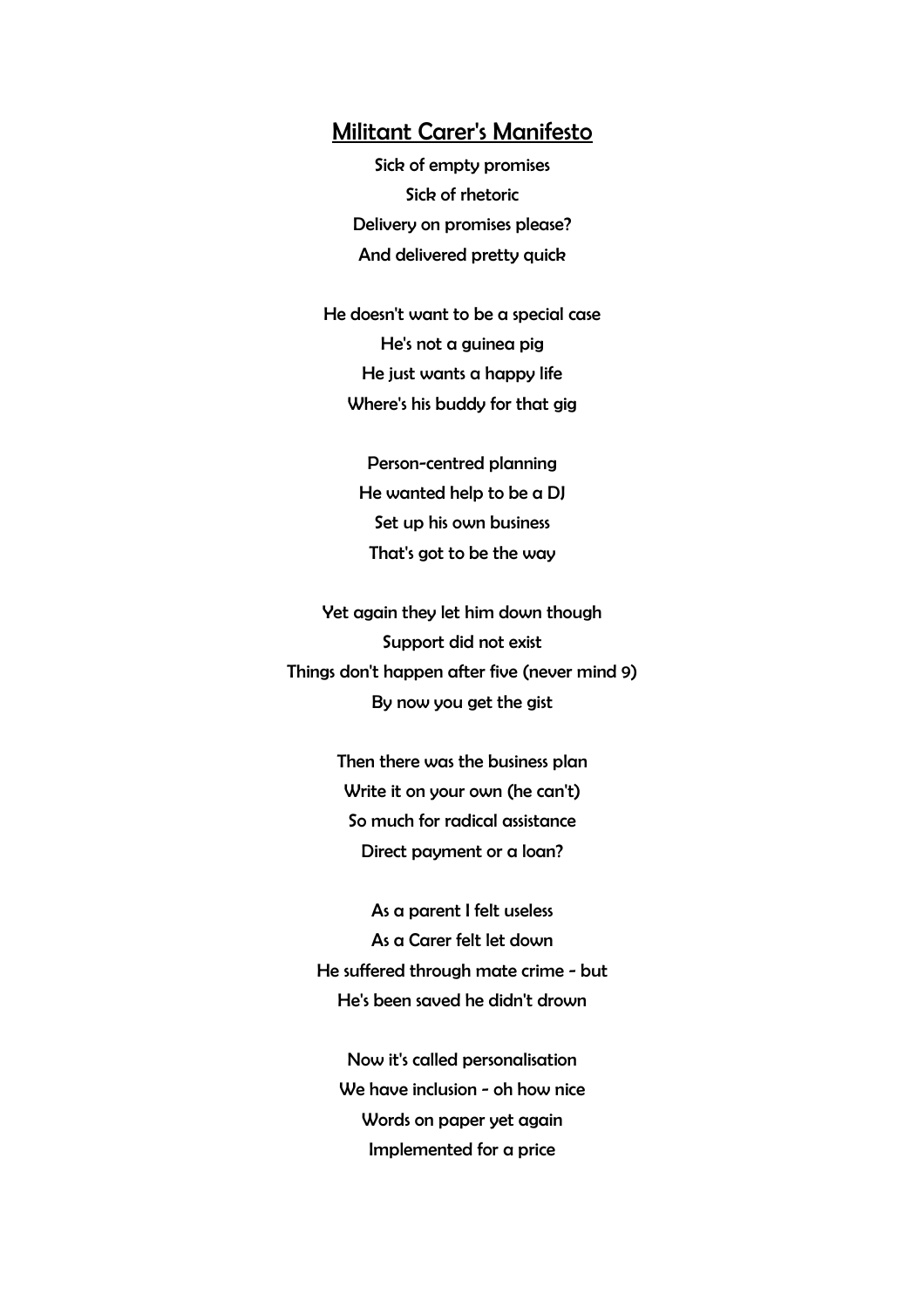Some bright spark in government Misinterpreted an idea Let's test them for work ability Then we can stop their (benefit) money whoa !!

> Hang on just a minute That's not real inclusion That's not personalisation You've just created confusion

Capacity needs testing More wasted money wasted time Let's admit that help is needed Just provide it then things are fine

But they choose to keep debating Where's the practical assistance For each life lived uniquely For each person's life enhanced?

LD people like a challenge They should be able to take risks What's the point of living If you can't do that or this

Get a girlfriend, job, house, car Have a pint or two or three Kiss under the moonlight Walk hand in hand 'that's free'

Come on everybody Let's all get together Let's demand what is deserved A real life lived - whatever.